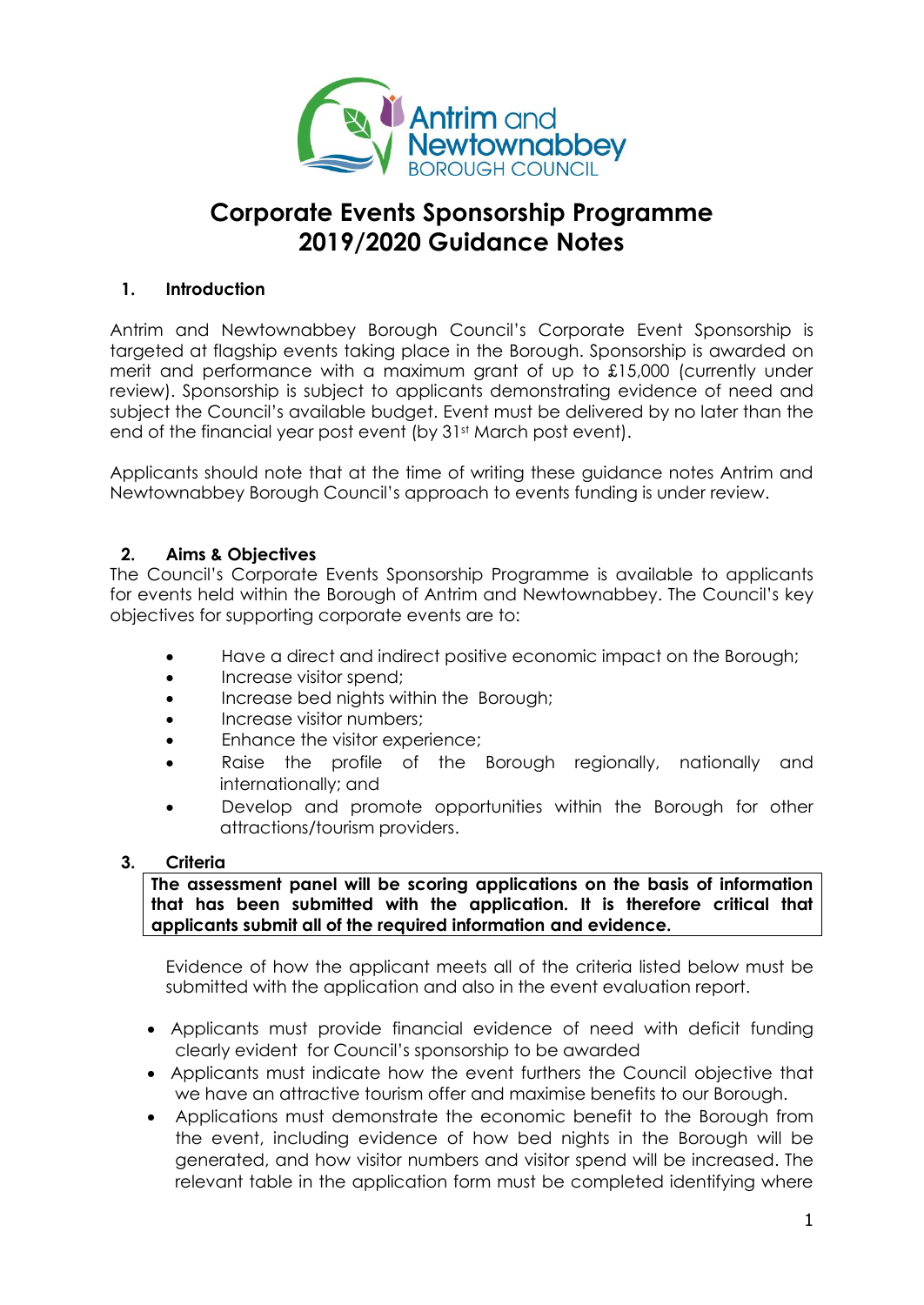in the Borough participants/spectators are forecast to be accommodated during the event. Council strongly recommend that applicants engage accommodation providers at an early stage to establish a partner package or rate associated with the event. Council Officers can facilitate this introduction as it will help substantiate your bed night achievements as part of our required post-event evaluation.

- Events must enhance the visitor experience; and
- Events must raise the profile of the Borough. Council's specific marketing requirements will be detailed in the Letter of Offer should sponsorship be awarded.

Please note that the Council may contact the event organiser for further clarification on the application if required.

#### **4. Scoring the applications**

Applications will be scored as outlined below:

- Marketing of the Event (12.5%)
- Have a direct and indirect economic impact on the Borough (12.5%)
- Increase visitor spend (12.5%)
- Increase bed nights within the Borough (12.5%)
- Increase visitor numbers (12.5%)
- Enhance the visitor experience (12.5%)
- Raise the profile of the Borough regionally, nationally and internationally (12.5%)
- Develop and promote opportunities within the Borough for other attractions/tourism providers (12.5%)

#### **5. Who can apply**

Applications will be accepted from private and constituted community/voluntary organisations which are **not** eligible for the Council's Community Development & Festivals funding or Leisure Grant Programme . If further clarification required, please contact Karen Steele (contact details in section 11).

#### **6. Specific Conditions**

Applicants will be asked to include an estimated budget of the cost of the event, showing a breakdown of all income including sponsorship, grants, trade and stall income and ticket sales, if applicable. Expenditure should detail all costs including marketing, event programming, venue hire and hospitality. The deficit funding should also be highlighted at the end of the budget.

Applicants must complete the attached economic calculator providing details on breakdown of visitors, visitor accommodation details, breakdown of participants, revenue leaving NI with non-local traders and Event Organiser Spend.

It is the responsibility of the applicant to ensure that all insurances, statutory licenses and permits are in place prior to the event including Entertainments and Street Trading if applicable. Successful events sponsorship applicants will be required to submit the following documents 4 weeks prior to the event: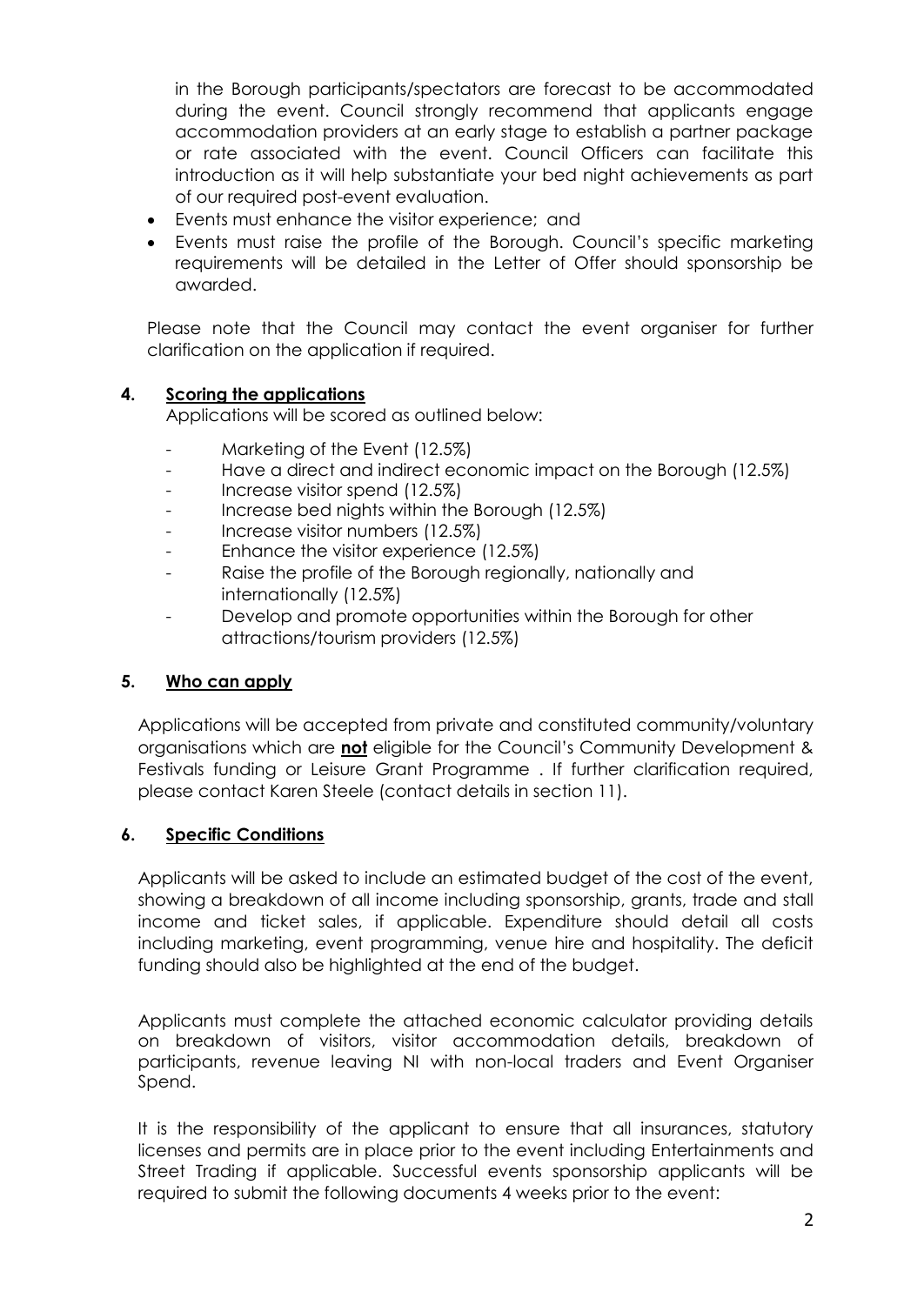- Risk assessment
- Event management plan
- Proof of relevant insurance

In order to maximise the possible benefits from any Corporate Event supported by the Council, fulfilment of additional specific conditions may be required by the event organiser; these conditions will be detailed at Letter of Offer stage.

#### **7. Eligible/Ineligible Costs**

| <b>Eligible Costs</b>                 | <b>Ineligible Costs</b>                        |
|---------------------------------------|------------------------------------------------|
| Marketing and PR Costs                | <b>Staff Salaries</b>                          |
| <b>Health and Safety Costs</b>        | Fees - Legal, Bank, Membership,<br>Accountancy |
| Event Production/Programming<br>Costs | Administration                                 |
| <b>Venue and Hire Costs</b>           | Loan Repayments                                |
| Accommodation Costs                   | Tax and VAT Payments                           |
| <b>Travel Costs</b>                   | Hospitality                                    |
| Prize Awards and Trophies             | Membership Fees                                |
| <b>Security Costs</b>                 | Event Management Fees                          |
| Event Evaluation                      | Capital Expenditure                            |
| Market Research                       |                                                |
| Performance fees                      |                                                |

#### **8. Marketing**

- Acknowledgement of the Council's support should be evidenced on all event marketing materials. Council's minimum marketing requirement will be specified in the Council's Letter of Offer and must be evidenced at evaluation;
- All materials displaying the Council logo should be approved by the Council's media and marketing team by emailing: [comms@antrimandnewtownabbey.gov.uk](mailto:comms@antrimandnewtownabbey.gov.uk)
- Banners will be provided by the Council to put on display during the event;
- Following the event, any publicity should acknowledge the Council's contribution to your event.